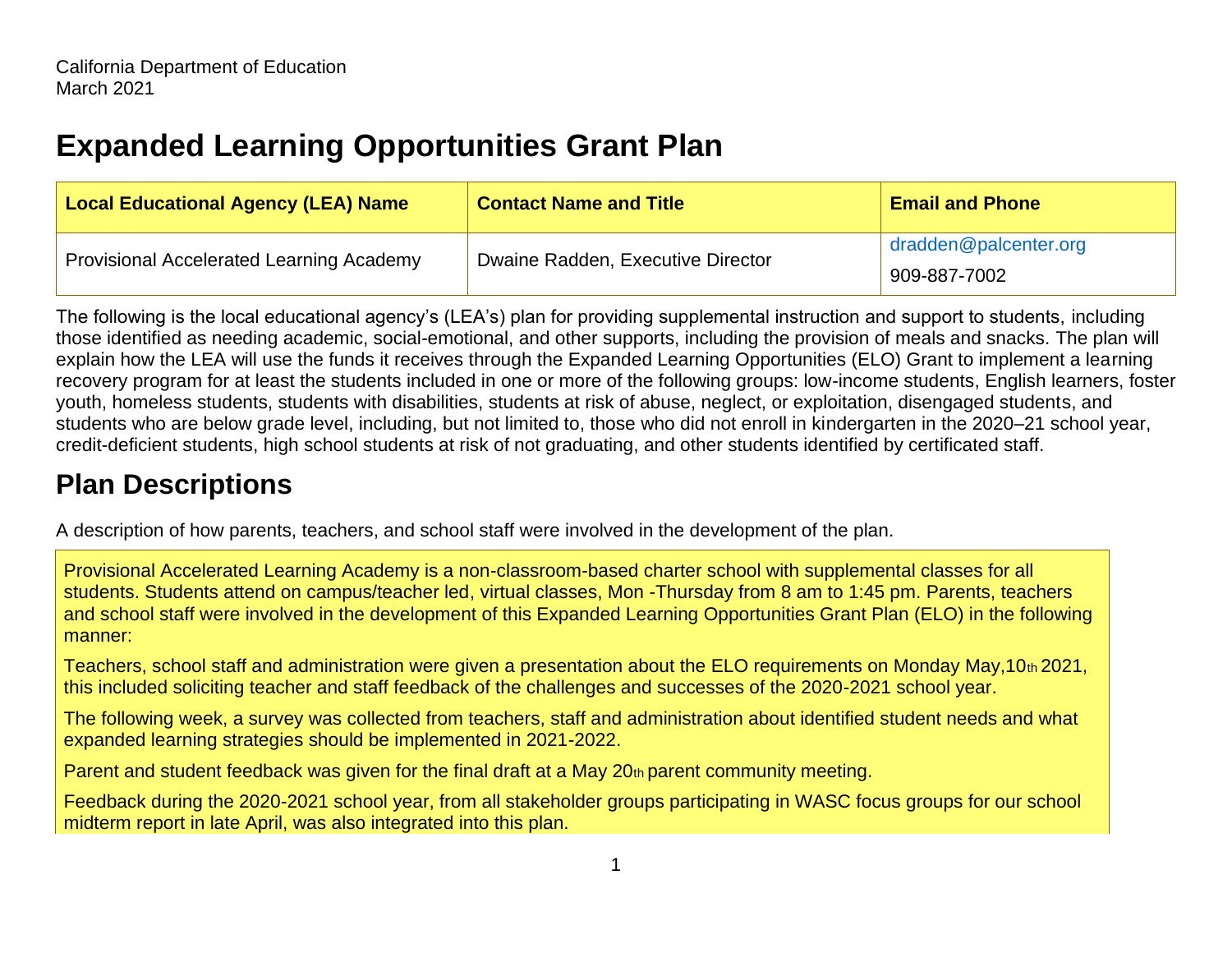The completed draft of this plan was submitted to the School Board on May,27th,2021 for final approval. The ELO plan was approved at the May,27<sup>th</sup>, 2021 Board Meeting

The following recommendations were made by stakeholders and will be integrated into selected strategies:

### **Extending School Day**

"Add afternoon classes, and expansion of independent study time at home, Saturday school, we should take advantage of Fridays, the full day from 8-12 pm, Students should be required to spend more time in class on Fridays to catch up on missing assignments and for tutoring should be done by all teachers on Fridays, more in-person instruction hours per class, per week for all programs, switch to semesters instead of trimesters."

### **Accelerating progress:**

"Ability for students to be given a combined Independent 1 and Independent 3 program to supplement instruction, continue the online/virtual learning-this model was beneficial for many and helped them thrive, create a hybrid program that allows students to learn from home and continue with the current process."

### **Integrated Student supports:**

"Add tech classes so students are able to use technology to allow access to all aspects of online curriculum, add Classes or informational sessions on technology usage, many students struggle with basic troubleshooting, create a hot spot cyber cafe once every other week that offers in person tutoring, mentoring, safe space for students to catch up on work in, when we have more than one teacher for a subject we might vary the time those teachers are available for tutoring, if there are teachers interested in working different hours, if one math teacher is already working Friday 9:30-12, maybe another could be available on the weekend, or one evening, for 2½ hours but then get time off on Friday in exchange, the schedule could be based around student need and teacher availability/interest, I think we should consider a class where students learn how to learn as an elective, or possibly as part of orientation if that's too long a time to spend on it, many of our students simply never learned that in order to actually retain information you need to read carefully, concentrate, persevere and not be afraid of mistakes, group students by grade level ability instead of just grade level, add VAPA courses and more options for College-Prep electives, increase mental health and management of mental health so students will gain better coping skills, ongoing, in house, free counseling services from a LMFT or social worker with experienced working with our demographic and more than three years of experience, add a certificated mental health personnel (psychologist, counselor) "

### **Community Learning Hubs:**

"Add classes or informational sessions on technology usage, many students struggle with basic troubleshooting. Tablet (Access to technology, high-speed internet, and other academic supports- IT support) We need to add optional insurance for parents for Technology for Students and Teachers. This will help the school to get quick access to Chromebooks that are broken and need repairs. It will also alleviate parents and teachers from paying high prices when our technology is broken or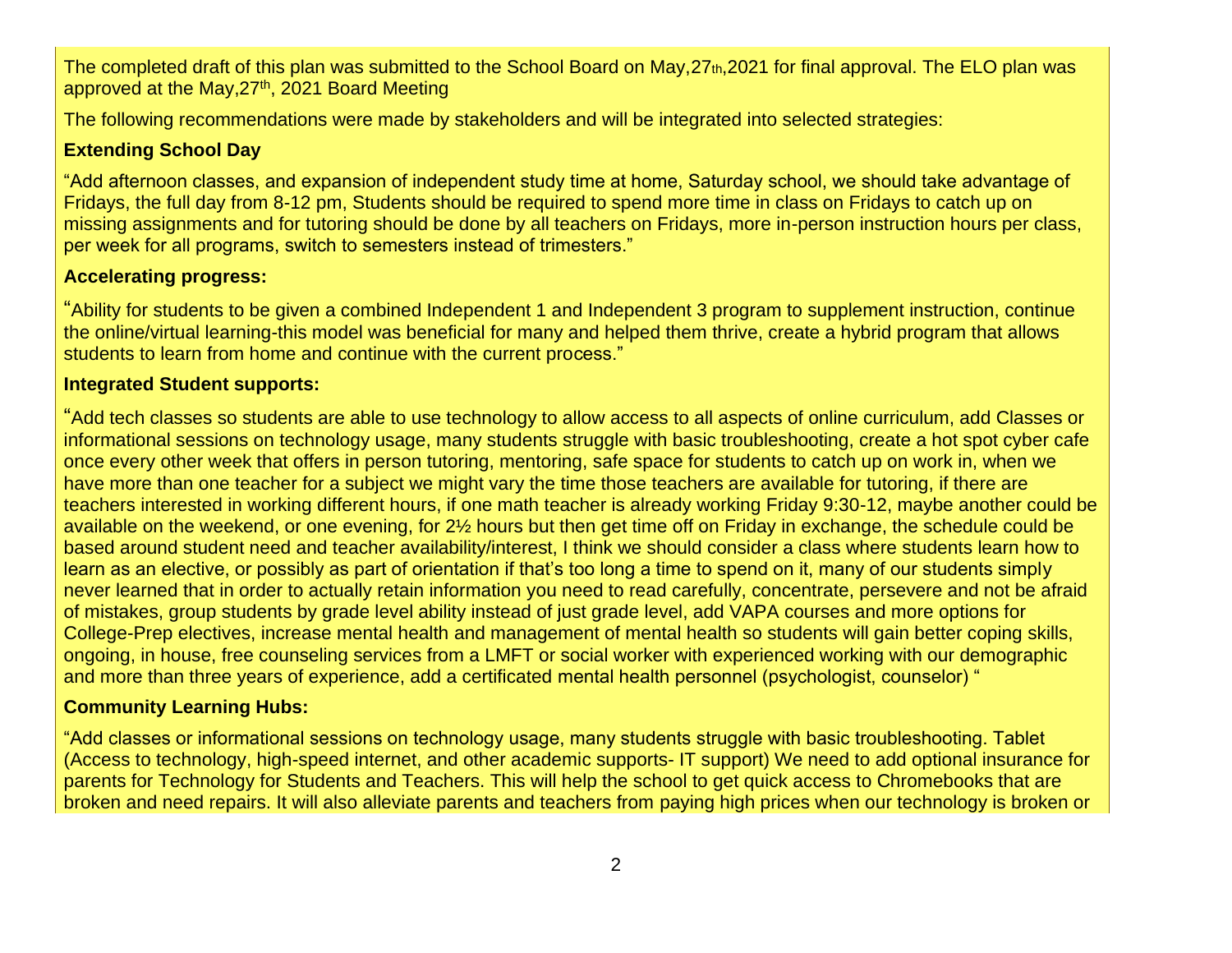stolen. We need more technology than needed on hand to be able to keep students with a supply when it isn't working. Better hot spots and also make it easier for parents to receive technological support."

### **Supports for credit deficiencies:**

"If a student is regularly failing multiple classes, not moving them on into the higher-level classes, nor adding number of classes, but rather finding correct placement for ability level and academic goals, discuss the testing with the students so they understand their scores and the areas they need to improve. Language arts foundational class for students who need it, Seminar classes with a supervising teacher who supports their caseload of students, intervention for skills and activities based on grade level."

### **Additional Academic services:**

" Discuss the testing with the students so they understand their scores and the areas they need to improve, implement, language arts foundational class for students who need it, seminar classes with a supervising teacher who supports their caseload of students, intervention for skills and activities based on grade level, give a financial literacy class, use data driven interventions"

### **Training for staff:**

"Start small groups consisting of parents, teachers/staff, and students to support mental health awareness inside/outside of the classroom, have certain days out of each month geared towards mental health and wellbeing, create special activities throughout the year that promote learning beyond classroom content, provide experienced counselors to speak to regarding these issues and to be referred to outside resources when needed, train teachers when students need to be referred to a counselor, possibly reimburse classes taken by teachers, increase mental health and management of mental health so students will gain better coping skills, provide links of mental health services to have in hand, in case of an emergency."

### A description of how students will be identified and the needs of students will be assessed.

As well as using State testing and local benchmark results, PAL students facing academic deficiencies are identified by using the school's current diagnostic testing platform of Exact path. This diagnostic tool assesses student learning gaps and creates an academic prescription individualized for each student. Every student pre-tests at the beginning of school, midway through the year and do post- tests at the end of the school year. Students are then guided by their academic prescription, with the support of a teacher in working on each academic gap. As well as the post test, students can retest anytime. The priority PCA subgroups to be served by this grant include the school's current demographic : low-income students (79.9%), English learners (24%), foster youth(0.9%), homeless students(1.2%), and students with disabilities(6.4%). Students at risk of abuse, neglect, or exploitation will be identified by the school and certificated staff through observations ,self or parent reporting and social emotional assessments. Disengaged students, and students who are below grade level, including credit-deficient students and high school students at risk of not graduating will be identified by school and certificated staff who will review transcripts, behavior reports, school attendance records, engagement patterns as identified by teachers, parent meeting notes or requests and through academic counselling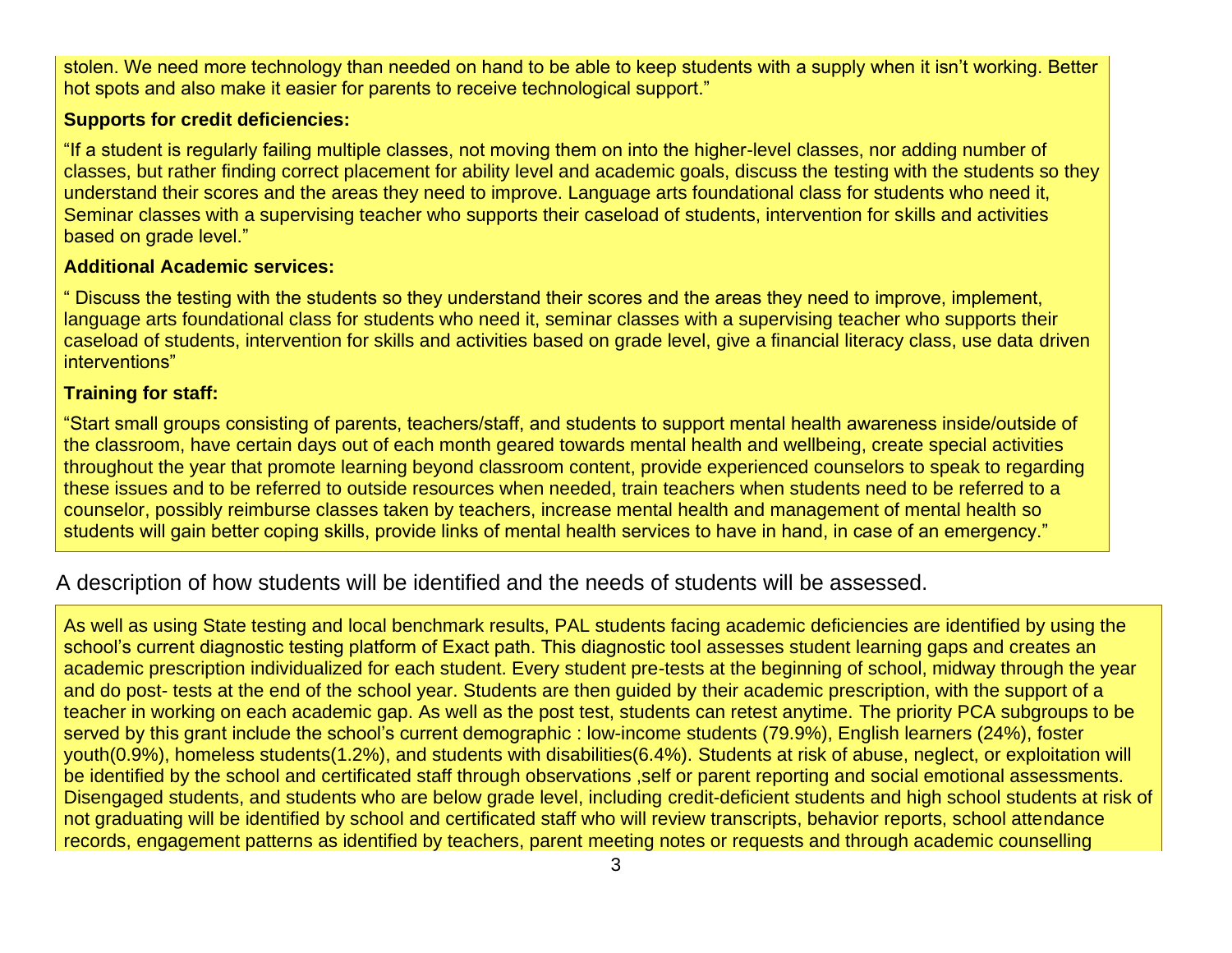referrals and reviews of all student end of year progress. Students will show social-emotional learning through student growth and supporting behaviors in the core competencies of self-awareness, social awareness, relationship skills, self-management and responsible decision making.

A description of how parents and guardians of students will be informed of the opportunities for supplemental instruction and support.

This Expanded Learning Grant plan, when adopted is to be posted on the school website and shared at stakeholder meetings with all parent and stakeholder groups. During the school year the ELO learning recovery plan will be communicated out by staff to students and families, starting with back-to-school orientations. Parents and guardians will also be informed of the opportunities for supplemental instruction and support when signing Master Agreements and choosing courses for the coming school year. Also, the school will use:

1. Flyers and postings on the school website.

2. Letters and phone calls to inform priority student groups about the supplemental instruction and support that is scheduled.

3. Parent Square and Aeries student/parent notifications.

School counsellors will create individualized intervention strategies, detailing specific student support interventions to share with parents and students as part of their four-year graduation plan meeting. All teachers will share supplemental instruction and support opportunities with students during classes.

A description of the LEA's plan to provide supplemental instruction and support.

Provisional Accelerated Learning Academy will provide supplemental instruction and support to students with these grant funds by:

### 1. **Accelerating progress to close learning gaps through the implementation, expansion, or enhancement of learning supports**

Students identified with academic gaps will receive after-school tutoring/intervention during the regular school year and throughout the grant period. Supplemental tutoring by para professionals will be provided to small groups of students to accelerate progress in ELA, math and reading. Students needing a hybrid program or virtual instruction will receive additional support and time with their teachers, as well as attend supplemental classes and virtual tutoring.

### 2. **Additional academic services for students**

The charter school will increase its use of diagnostic testing, progress monitoring, and benchmark assessments of student learning to drive student interventions and academic progress. Time will be allocated on the master schedule for teachers to review ,assess and implement learning strategies based on the data compiled by the school's delegated staff/vendors quarterly reports. PAL will contract with Scholarly Foundations to expand supplemental tutoring, through the P.U.S.H tutorial and mentoring program designed to motivate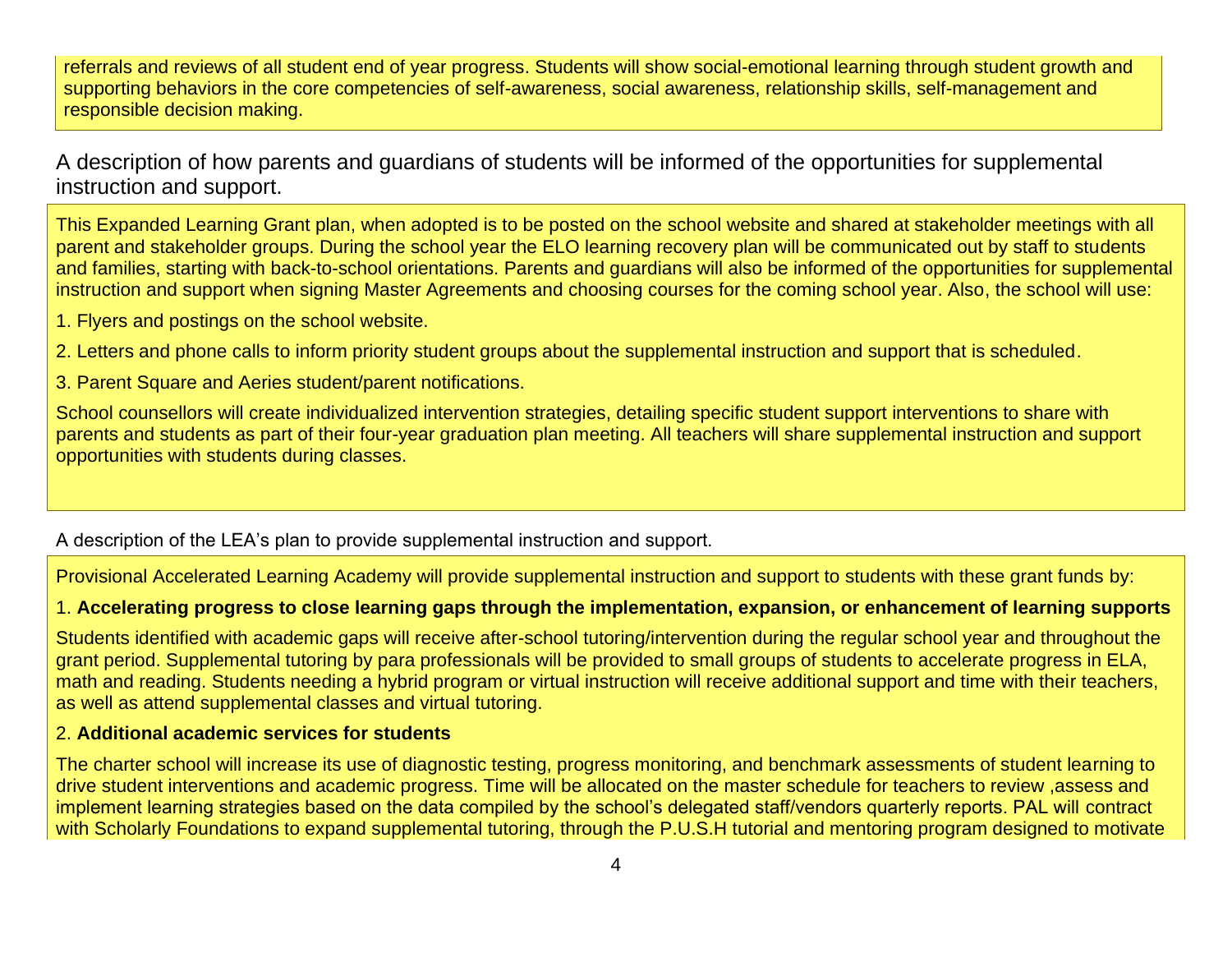students who are in need of academic assistance. P.U.S.H stands for Purpose, Utilization, Support ,Hope. The goal is to help PAL students develop a sense of purpose by utilizing academic resources and individualized support to identify the students learning gaps in order to address systemic student learning gaps and loss caused by the COVID-19 pandemic learning interruption and to accelerate student learning, by providing distance/online engaging, academic support services to PAL's middle and high school students via

(1) after school tutoring sessions; (2) during the school day intervention sessions; (3) innovative and engaging online curriculum, virtual excursions and tours; (4) continuing to develop each student's assessment readiness by developing a targeted plan for implementing Edmentum's Exact Path intervention program and placing CAASPP preparation strategies in the curriculum to enhance the students' learning experience.

The following Comprehensive Program will be expanded charter wide both virtual and on campus sites:

#### *After School Tutoring/Intervention*

After school virtual tutoring sessions will be available to all students via RingCentral by appointment. Students will email from their PAL student email a request for tutoring services to Scholarly Foundations. Parents can also schedule student tutoring sessions; sessions to last no longer than 1-1.5 hours. They will receive a reply within the same business day for requests made before 6 pm. They will receive an email or call to schedule virtual tutoring sessions time, log in information, and be assigned to a tutor after school between the hours of 1pm - 9pm. Tutoring sessions can also be scheduled on the weekends at the tutor's discretion. Students can receive individual tutoring sessions or group sessions as requested. Student attendance to 1 session should be mandatory so that students can receive computer literacy skills as well as educational resources that will help them navigate their distance learning experience. Teachers will help encourage students to use this intervention resource by offering incentives to students for attending tutoring sessions. Examples include: extra credit on assignments for confirmation of sessions attended, probation students receiving community service or completion letters for attending tutoring sessions (with Probation Officer approval), gift cards, etc. for milestone tutoring session hours.

#### *Tutoring and Intervention During the School Day*

In order to provide a more comprehensive distance learning support system to middle school students, an intervention schedule will be placed within the school day that each student will attend. Students will meet with their intervention teacher daily to receive computer literacy and organization skills instruction, reminders about due dates, troubleshooting how to use technology features, reteaching lessons for that week, engaging and fun activities to encourage students and motivate them to stay engaged and persevere through any challenges they encounter. By using Google Classroom, the intervention teacher will keep parents involved in student progress by having parent emails linked to the student Google Classroom account so that Missing Assignment notifications can go to parents daily or weekly. The weekly schedule will be structured. For example: Monday, organization and technology tips; Tuesday, reteaching Math or English; Wednesday, reteaching Science or History; Thursday, reteaching basic skills per assessment results data. Middle school students' intervention classes should be grouped by grade so that the intervention teacher can be working directly from the teachers' lesson plan with the grouped students. Intervention classes should be limited to no more than 10 students per class in order to effectively meet each student's individual needs.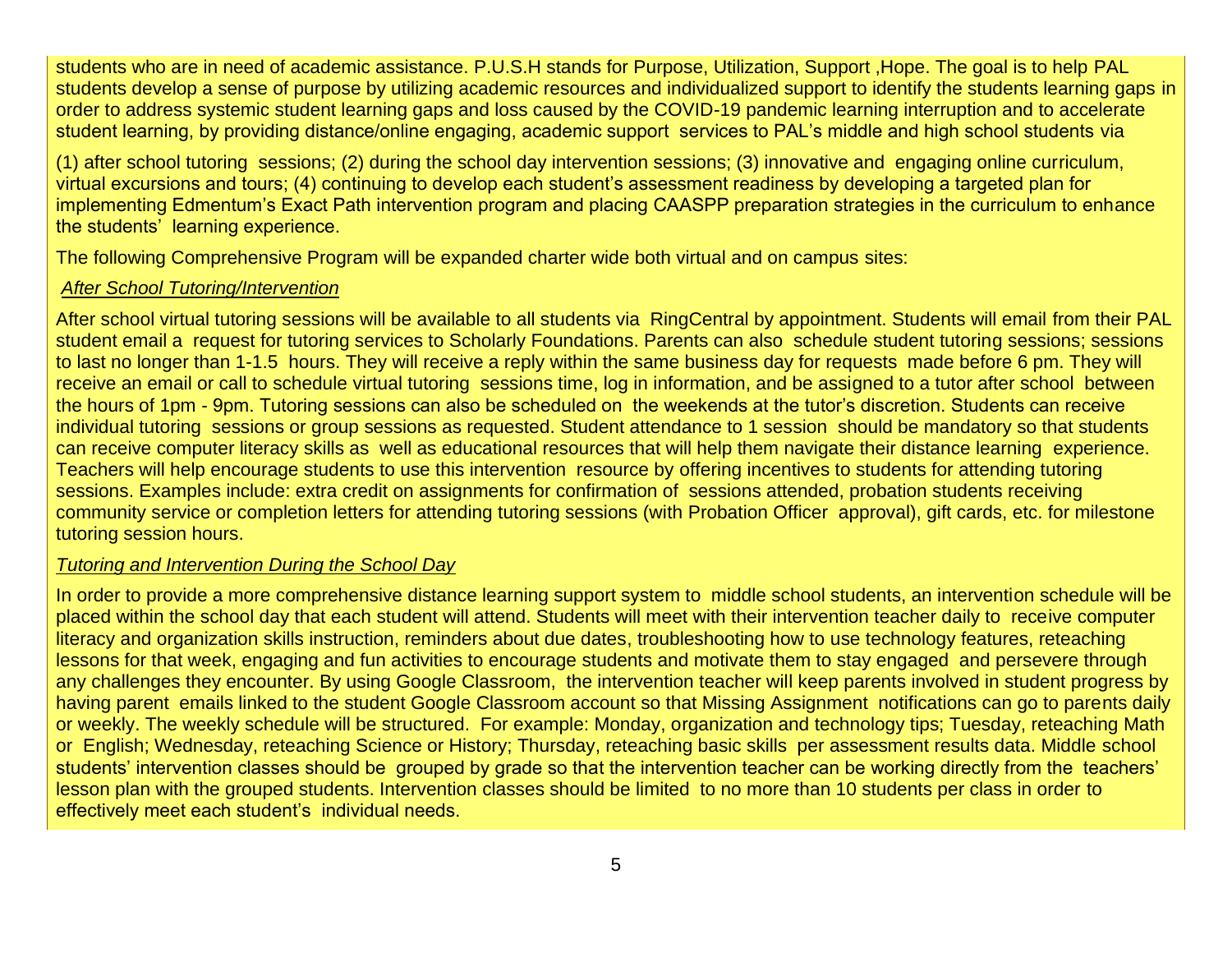Middle school students can also be incentivized in their intervention class by having Milestone Goals that all students have an opportunity to reach. Incentives like perfect attendance or GPA often can seem unachievable by some students and be unmotivating and cause a student to feel discouraged. Instead, the intervention teacher will have access to student assignment/turn in tracking and students can receive incentives for meeting assignment turn in milestones (assignments with passing grades of course). Incentives can also be tiered based on if you received an average of an A, B, or C on the assignments. The intervention teacher can track students' Exact Path progress via Edmentum and assign student lessons to be completed on Fridays. (3) Engaging Online

#### *Curriculum and Virtual Excursions/Tours*

More so than ever, there is a need for schools to implement a system of continuous evaluation of available curriculum that provides students access to engaging and interactive educational environments. Virtual excursions and tours also allow students to experience the world and have fun while being home. Throughout the school year, Scholarly Foundations will provide school wide opportunities for interactive, virtual immersion curriculum that engages students, allows them to have fun, and promotes learning. We will recommend the best online opportunities through research, following and aligning with CDE guidelines, and collaborating with teachers to get their input on their students' needs.

#### *Student assessment readiness (CAASPP) and Edmentum Exact Path*

Despite the learning interruptions that COVID-19 has caused schools must still stay vigilant in creating "21st century learners." Students must still be prepared for the eventual return of CAASPP testing. Therefore, CAASPP assessment intervention will be placed in the curriculum to keep students ready for when testing resumes. To help mitigate learning loss that has occurred, a targeted plan for implementing Edmentum's Exact Path intervention program will be used. Data tracking will be used to evaluate students' academic improvement progress. A pre mid and post assessment will be used to evaluate student's improvement. Teachers will be asked to identify students that are performing poorly to be referred to the after school tutoring program and parents will be notified of their student's need for tutoring sessions.

#### **3. Training for school staff on strategies to engage students and families in addressing students' social-emotional health and academic needs.**

Teachers will also receive training and professional development especially in the areas of accelerated learning strategies and effectively addressing learning gaps, including training in facilitating quality and engaging academic learning opportunities for all students in on campus classes or through virtual classes.

Teachers/staff will also receive professional development in support of teachers learning about self-care, acquiring leadership skills, facilitating student growth mindsets, using the CASEL SEL framework for developing social emotional core competencies, trauma informed care and implementing key strategies for identifying and meeting student social emotional needs. All staff training will be coordinated with the Master Schedule and verified by participant documentation.